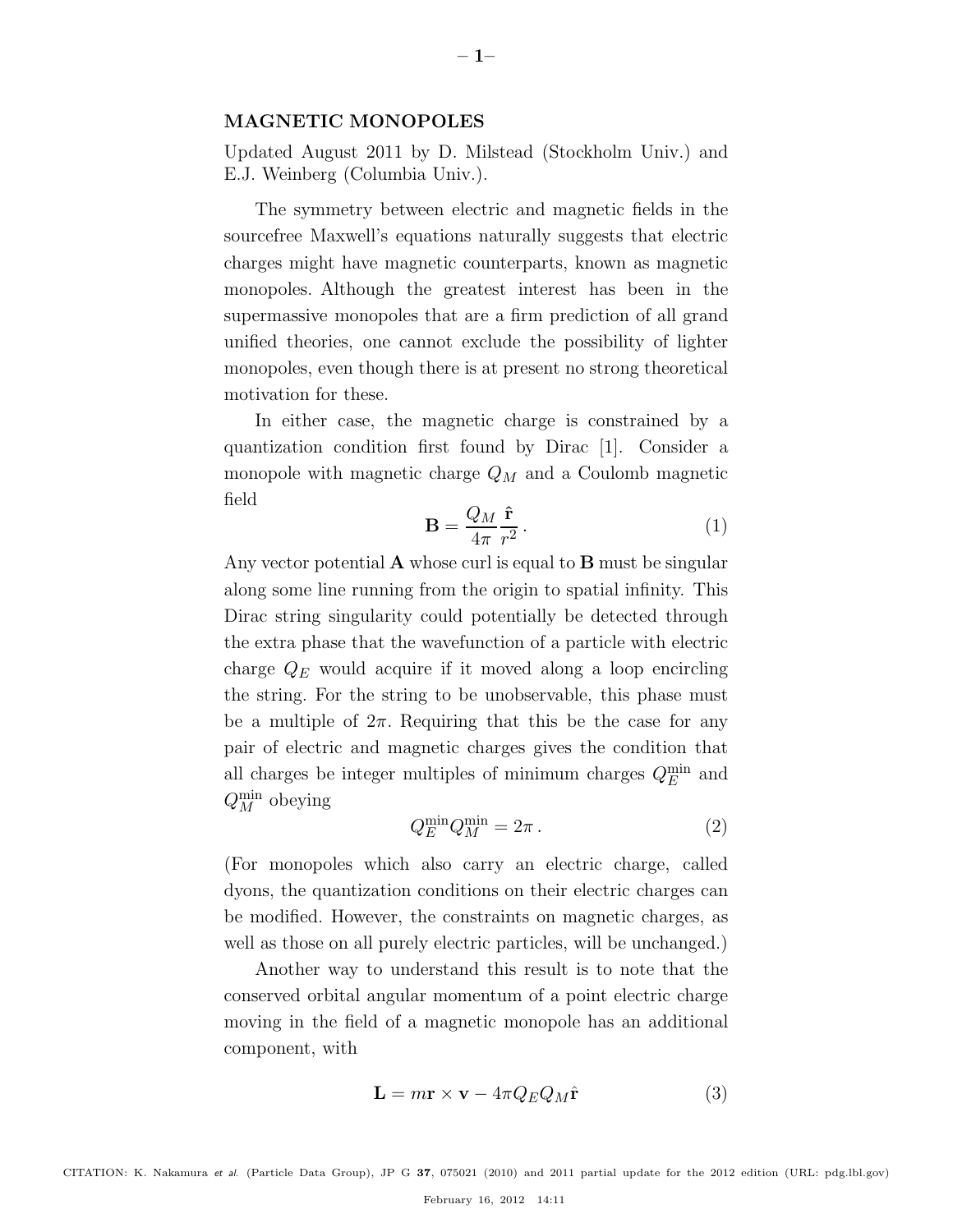Requiring the radial component of L to be quantized in halfinteger units yields Eq. (2).

If there are unbroken gauge symmetries in addition to the  $U(1)$  of electromagnetism, the above analysis must be modified [2,3]. For example, a monopole could have both a  $U(1)$  magnetic charge and a color magnetic charge. The latter could combine with the color charge of a quark to give an additional contribution to the phase factor associated with a loop around the Dirac string, so that the  $U(1)$  charge could be the Dirac charge  $Q_M^D \equiv 2\pi/e$ , the result that would be obtained by substituting the electron charge into Eq. (2). On the other hand, for monopoles without color-magnetic charge, one would simply insert the quark electric charges into Eq. (2) and conclude that  $Q_M$  must be a multiple of  $6\pi/e$ .

The prediction of GUT monopoles arises from the work of 't Hooft [4] and Polyakov [5], who showed that certain spontaneously broken gauge theories have nonsingular classical solutions that lead to magnetic monopoles in the quantum theory. The simplest example occurs in a theory where the vacuum expectation value of a triplet Higgs field  $\phi$  breaks an  $SU(2)$  gauge symmetry down to the  $U(1)$  of electromagnetism and gives a mass  $M_V$  to two of the gauge bosons. In order to have finite energy,  $\phi$  must approach a vacuum value at infinity. However, there is a continuous family of possible vacua, since the scalar field potential determines only the magnitude  $v$  of  $\langle \phi \rangle$ , but not its orientation in the internal SU(2) space. In the monopole solution, the direction of  $\phi$  in internal space is correlated with the position in physical space; *i.e.*,  $\phi^a \sim v\hat{r}^a$ . The stability of the solution follows from the fact that this twisting Higgs field cannot be smoothly deformed to a spatially uniform vacuum configuration. Reducing the energetic cost of the spatial variation of  $\phi$  requires a nonzero gauge potential, which turns out to yield the magnetic field corresponding to a charge  $Q_M = 4\pi/e$ . Numerical solution of the classical field equations shows that the mass of this monopole is

$$
M_{\rm mon} \sim \frac{4\pi M_V}{e^2} \,. \tag{4}
$$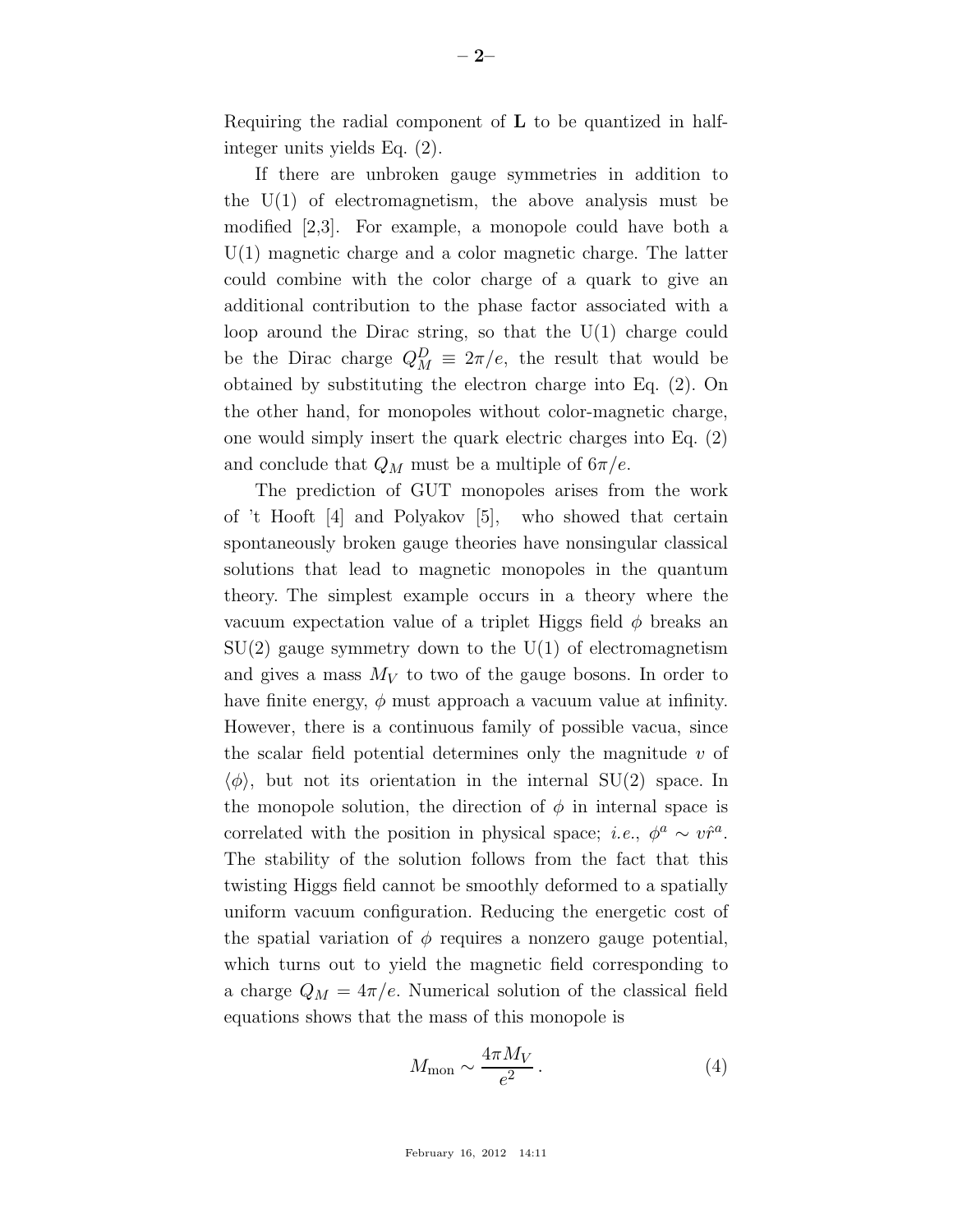The essential ingredient here was the fact that the Higgs fields at spatial infinity could be arranged in a topologically nontrivial configuration. A discussion of the general conditions under which this is possible is beyond the scope of this review, so we restrict ourselves to the two phenomenologically most important cases.

The first is the electroweak theory, with  $SU(2) \times U(1)$  broken to U(1). There are no topologically nontrivial configurations of the Higgs field, and hence no topologically stable monopole solutions.

The second is when any simple Lie group is broken to a subgroup with a  $U(1)$  factor, a case that includes all grand unified theories. The monopole mass is determined by the mass scale of the symmetry breaking that allows nontrivial topology. For example, an SU(5) model with

$$
SU(5) \xrightarrow{M_X} SU(3) \times SU(2) \times U(1) \xrightarrow{M_W} SU(3) \times U(1) \quad (5)
$$

has a monopole [6] with  $Q_M = 2\pi/e$  and mass

$$
M_{\rm mon} \sim \frac{4\pi M_{\rm X}}{g^2},\tag{6}
$$

where q is the  $SU(5)$  gauge coupling. For a unification scale of  $10^{16}$  GeV, these monopoles would have a mass  $M_{\text{mon}} \sim 10^{17}$  –  $10^{18}$  GeV.

In theories with several stages of symmetry breaking, monopoles of different mass scales can arise. In an SO(10) theory with

$$
SO(10) \xrightarrow{M_1} SU(4) \times SU(2) \times SU(2) \xrightarrow{M_2} SU(3) \times SU(2) \times U(1)
$$
\n(7)

there is monopole with  $Q_M = 2\pi/e$  and mass ~  $4\pi M_1/g^2$ and a much lighter monopole with  $Q_M = 4\pi/e$  and mass  $\sim 4\pi M_2/g^2$  [7].

The central core of a GUT monopole contains the fields of the superheavy gauge bosons that mediate baryon number violation, so one might expect that baryon number conservation could be violated in baryon–monopole scattering. The surprising feature, pointed out by Callan [8] and Rubakov [9], is that these processes are not suppressed by powers of the gauge boson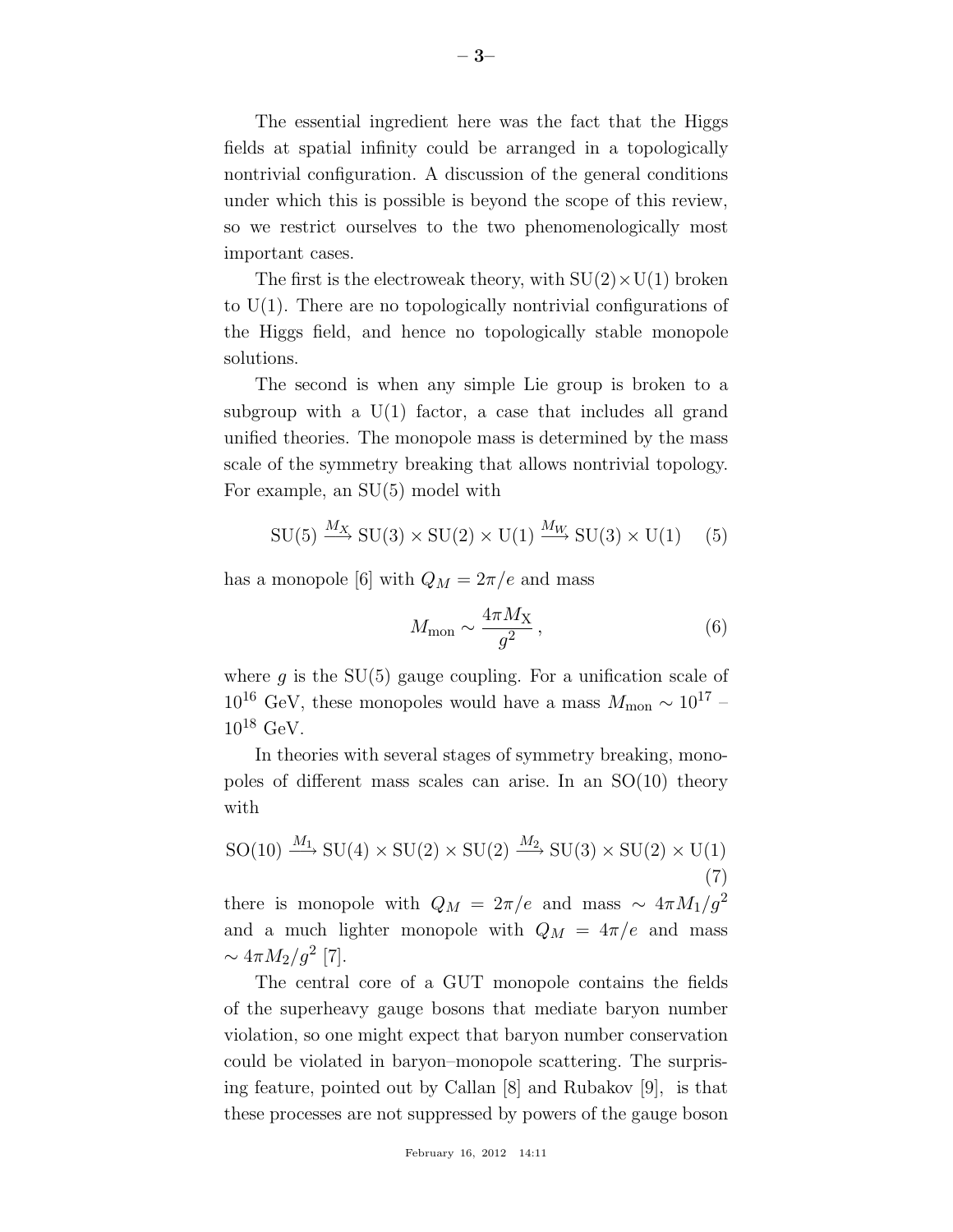mass. Instead, the cross-sections for catalysis processes such as  $p + \text{monopole} \rightarrow e^+ + \pi^0 + \text{monopole}$  are essentially geometric; *i.e.*,  $\sigma_{\Delta B}\beta \sim 10^{-27}$  cm<sup>2</sup>, where  $\beta = v/c$ . Note, however, that intermediate mass monopoles arising at later stages of symmetry breakings, such as the doubly charged monopoles of the SO(10) theory, do not catalyze baryon number violation.

## 1. Production and Annihilation

GUT monopoles are far too massive to be produced in any foreseeable accelerator. However, they could have been produced in the early universe as topological defects arising via the Kibble mechanism [10] in a symmetry-breaking phase transition. Estimates of the initial monopole abundance, and of the degree to which it can be reduced by monopole-antimonopole annihilation, predict a present-day monopole abundance that exceeds by many orders of magnitude the astrophysical and experimental bounds described below [11]. Cosmological inflation and other proposed solutions to this primordial monopole problem generically lead to present-day abundances exponentially smaller than could be plausibly detected, although potentially observable abundances can be obtained in scenarios with carefully tuned parameters.

If monopoles light enough to be produced at colliders exist, one would expect that these could be produced by analogs of the electromagnetic processes that produce pairs of electrically charged particles. Because of the large size of the magnetic charge, this is a strong coupling problem for which perturbation theory cannot be trusted. Indeed, the problem of obtaining reliable quantitative estimates of the production cross-sections remains an open one, on which there is no clear consensus.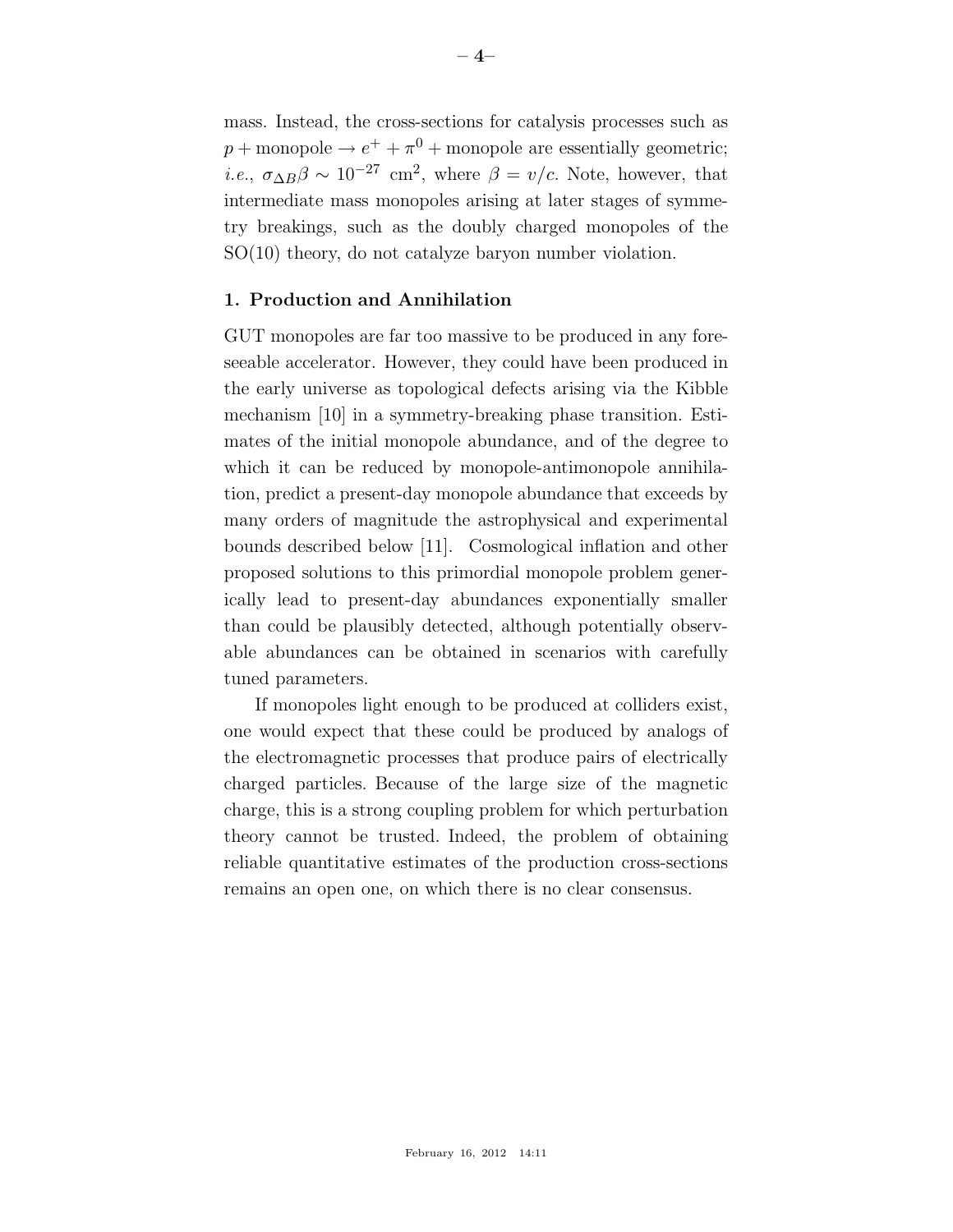### 2. Astrophysical and Cosmological Bounds

If there were no galactic magnetic field, one would expect monopoles in the galaxy to have typical velocities of the order of  $10^{-3}c$ , comparable to the virial velocity in the galaxy (relevant if the monopoles cluster with the galaxy) and the peculiar velocity of the galaxy with respect to the CMB rest frame (relevant if the monopoles are not bound to the galaxy). This situation is modified by the existence of a galactic magnetic field  $B \sim 3\mu$ G. A monopole with the Dirac charge and mass M would be accelerated by this field to a velocity

$$
v_{\rm mag} \sim \begin{cases} c, & M \lesssim 10^{11} \text{GeV} ,\\ 10^{-3} c \left( \frac{10^{17} \text{GeV}}{M} \right)^{1/2}, & M \gtrsim 10^{11} \text{GeV} . \end{cases} (8)
$$

Accelerating these monopoles drains energy from the magnetic field. Parker [12] obtained an upper bound on the flux of monopoles in the galaxy by requiring that the rate of this energy loss be small compared to the time scale on which the galactic field can be regenerated. With reasonable choices for the astrophysical parameters (see Ref. 13 for details), this Parker bound is

$$
F < \begin{cases} 10^{-15} \,\mathrm{cm}^{-2} \,\mathrm{sr}^{-1} \,\mathrm{sec}^{-1} \,, & M \lesssim 10^{17} \,\mathrm{GeV} \,, \\ 10^{-15} \left( \frac{M}{10^{17} \,\mathrm{GeV}} \right) \mathrm{cm}^{-2} \,\mathrm{sr}^{-1} \,\mathrm{sec}^{-1} \,, & M \gtrsim 10^{17} \,\mathrm{GeV} \,. \end{cases} \tag{9}
$$

Applying similar arguments to an earlier seed field that was the progenitor of the current galactic field leads to a tighter bound  $|14|$ ,

$$
F < \left[\frac{M}{10^{17} \text{GeV}} + (3 \times 10^{-6})\right] 10^{-16} \text{ cm}^{-2} \text{sr}^{-1} \text{sec}^{-1}.
$$
 (10)

Considering magnetic fields in galactic clusters gives a bound [15] which, although less secure, is about three orders of magnitude lower than the Parker bound.

A flux bound can also be inferred from the total mass of monopoles in the universe. If the monopole mass density is a fraction  $\Omega_M$  of the critical density, and the monopoles were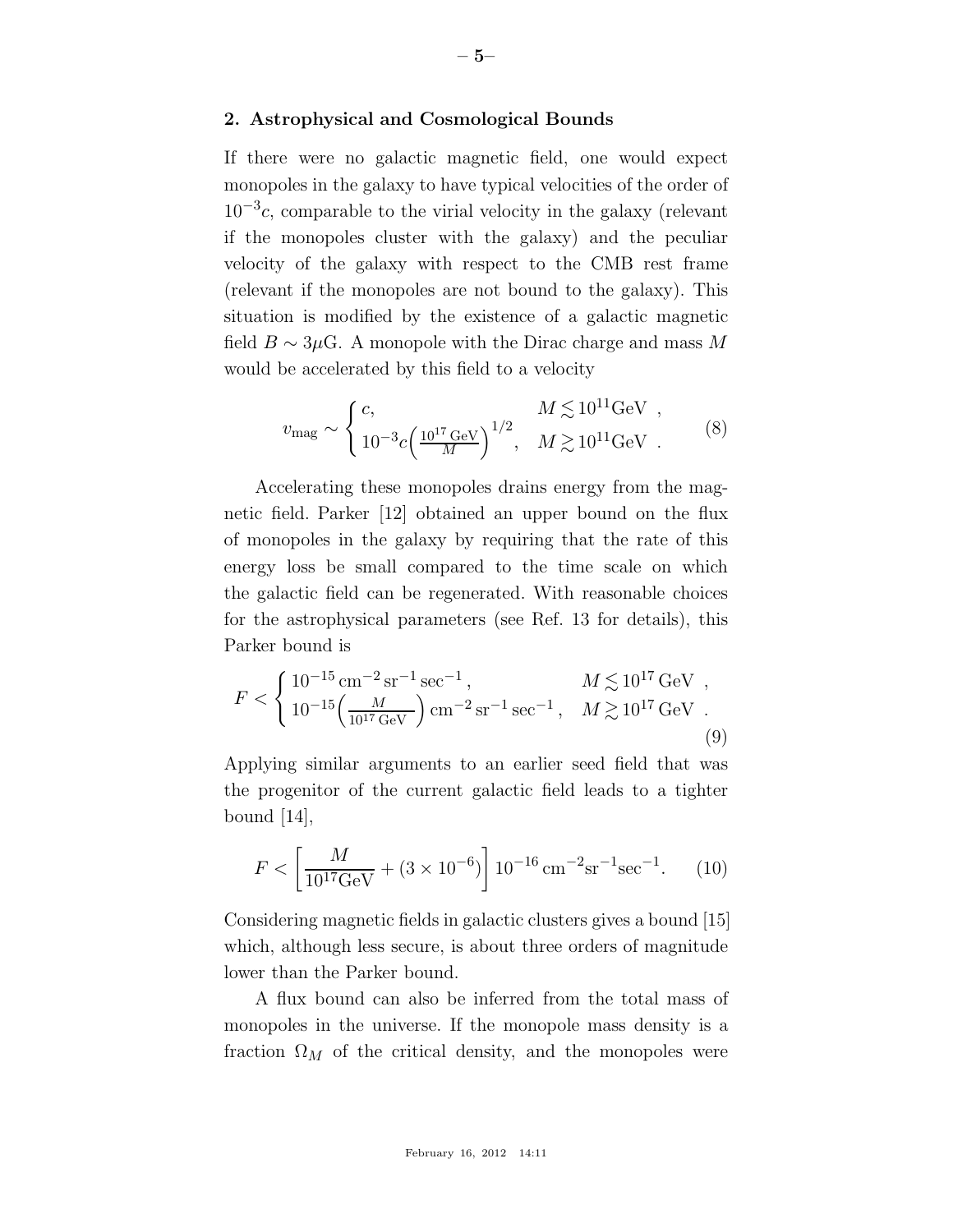uniformly distributed throughout the universe, there would be a monopole flux

$$
F_{\text{uniform}} = 1.3 \times 10^{-16} \Omega_M \left( \frac{10^{17} \,\text{GeV}}{M} \right) \left( \frac{v}{10^{-3} c} \right) \text{cm}^{-2} \text{sr}^{-1} \text{sec}^{-1}.
$$
\n(11)

If we assume that  $\Omega_M \sim 0.1$ , this gives a stronger constraint than the Parker bound for  $M \sim 10^{15}$  GeV. However, monopoles with masses  $\sim 10^{17}$  GeV are not ejected by the galactic field and can be gravitationally bound to the galaxy. In this case their flux within the galaxy is increased by about five orders of magnitude for a given value of  $\Omega_M$ , and the mass density bound only becomes stronger than the Parker bound for  $M \sim 10^{18}$ GeV.

A much more stringent flux bound applies to GUT monopoles that catalyze baryon number violation. The essential idea is that compact astrophysical objects would capture monopoles at a rate proportional to the galactic flux. These monopoles would then catalyze proton decay, with the energy released in the decay leading to an observable increase in the luminosity of the object. A variety of bounds, based on neutron stars [16–20], white dwarfs [21], and Jovian planets [22] have been obtained. These depend in the obvious manner on the catalysis cross section, but also on the details of the astrophysical scenarios; e.g., on how much the accumulated density is reduced by monopole-antimonopole annihilation, and on whether monopoles accumulated in the progenitor star survive its collapse to a white dwarf or neutron star. The bounds obtained in this manner lie in the range

$$
F\left(\frac{\sigma_{\Delta B}\beta}{10^{-27}\text{cm}^2}\right) \sim (10^{-18} - 10^{-29})\text{cm}^{-2}\text{sr}^{-1}\text{sec}^{-1}.
$$
 (12)

It is important to remember that not all GUT monopoles catalyze baryon number nonconservation. In particular, the intermediate mass monopoles that arise in some GUTs at later stages of symmetry-breaking are examples of theoretically motivated monopoles that are exempt from the bound of Eq. (12).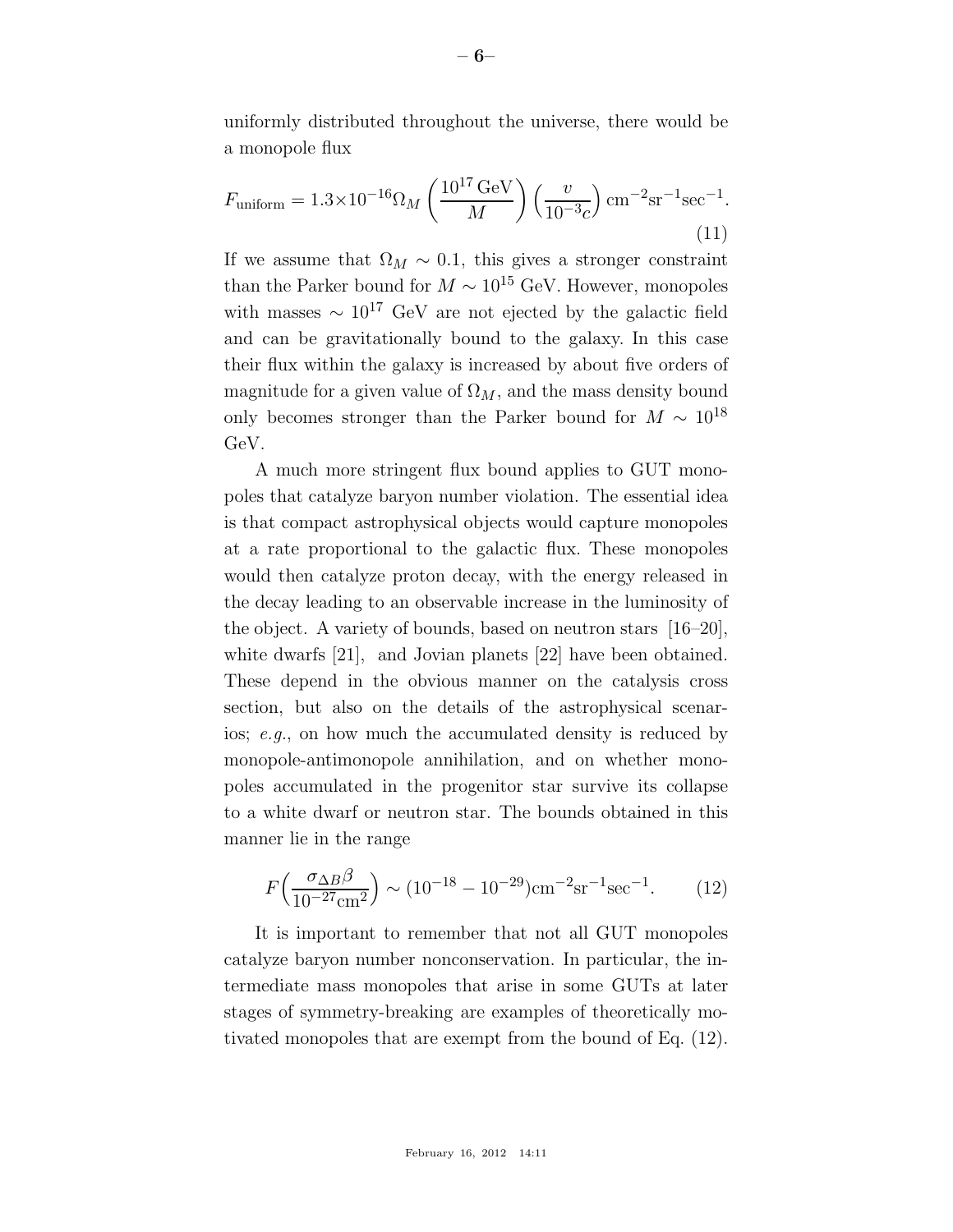# 3. Searches for Magnetic Monopoles

To date there have been no confirmed observations of exotic particles possessing magnetic charge. Precision measurements of the properties of known particles have led to tight limits on the values of magnetic charge they may possess. Using the induction method (see below), the electron's magnetic charge has been found to be  $Q_e^m < 10^{-24} Q_M^D$  [23](where  $Q_M^D$  is the Dirac charge). Furthermore, measurements of the anomalous magnetic moment of the muon have been used to place a model dependent lower limit of 120 GeV on the monopole mass <sup>1</sup> [24]. Nevertheless, guided mainly by Dirac's argument and the predicted existence of monopoles from spontaneous symmetry breaking mechanisms, searches have been routinely made for monopoles produced at accelerators, in cosmic rays, and bound in matter [25]. Although the resultant limits from such searches are usually made under the assumption of a particle possessing only magnetic charge, most of the searches are also sensitive to dyons.

### 4. Search Techniques

Search strategies are determined by the expected interactions of monopoles as they pass through matter. These would give rise to a number of striking characteristic signatures. Since a complete description of monopole search techniques falls outside of the scope of this minireview, only the most common methods are described below. More comprehensive descriptions of search techniques can be found in Refs. [26,27].

The induction method exploits the long-ranged electromagnetic interaction of the monopole with the quantum state of a superconducting ring which would lead to a monopole which passes through such a ring inducing a permanent current. The induction technique typically uses Superconducting Quantum Interference Devices (SQUID) technology for detection and is employed for searches for monopoles in cosmic rays and matter. Another approach is to exploit the electromagnetic energy loss

<sup>1</sup> Where no ambiguity is likely to arise, a reference to a monopole implies a particle possessing Dirac charge.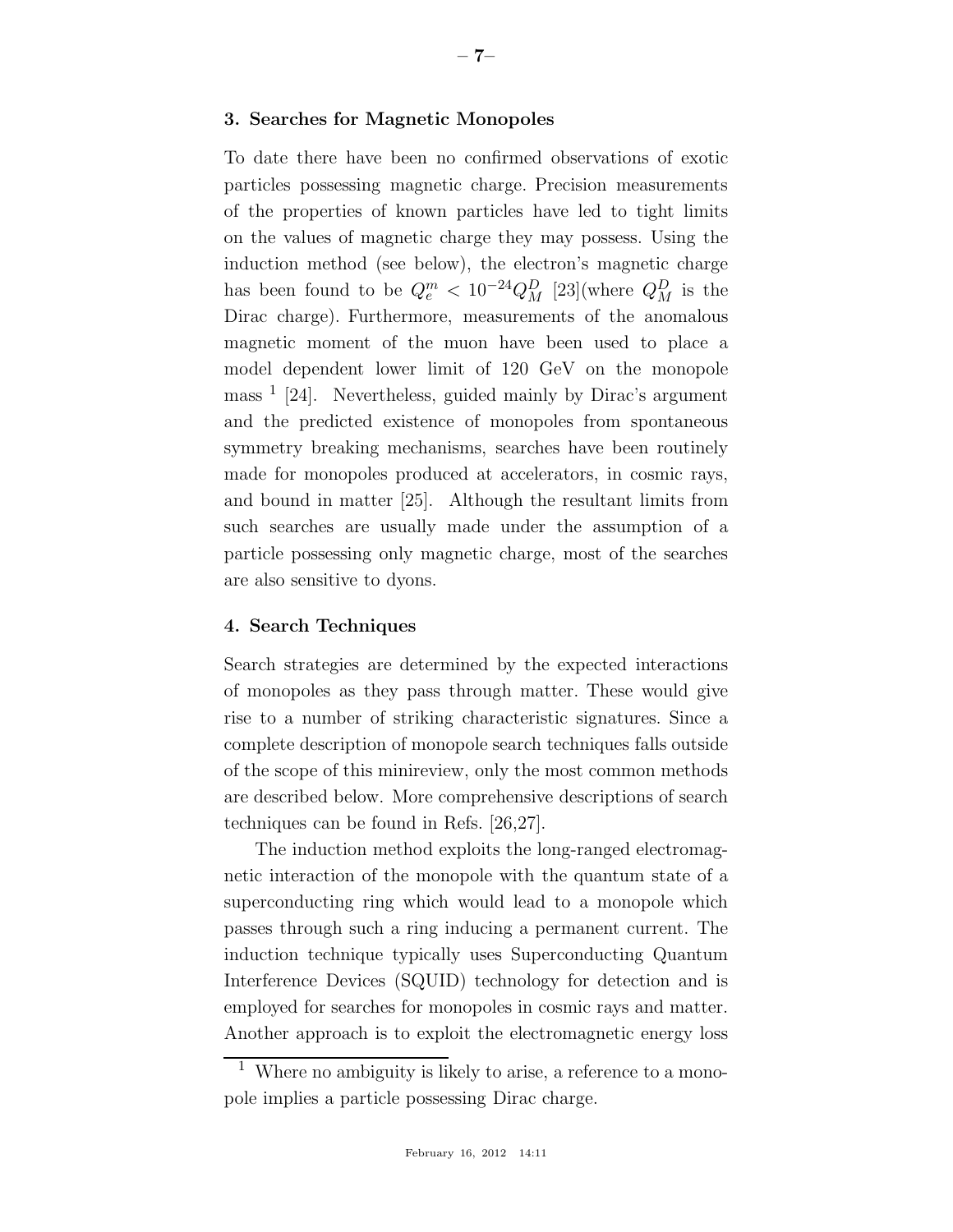of monopoles. Monopoles with Dirac charge would typically lose energy at a rate which is several thousand times larger than that expected from particles possessing the elementary electric charge. Consequently, scintillators, gas chambers and nuclear track detectors (NTDs) have been used in cosmic ray and collider experiments. A further approach, which has been used at colliders, is to search for particles describing a non-helical path in a uniform magnetic field.

## 5. Searches for Monopoles Bound in Matter

Monopoles have been sought in a range of bulk materials which it is assumed would have absorbed incident cosmic ray monopoles over a long exposure time of order million years. Materials which have been studied include moon rock, meteorites, manganese modules, and sea water [28]. A stringent upper limit on the monopoles per nucleon ratio of  $\sim 10^{-29}$  has been obtained [28].

## 6. Searches in Cosmic Rays

Direct searches for monopoles in cosmic rays refer to those experiments in which the passage of the monopole is measured by an active detector. Catalysis processes in which GUT monopoles could induce nucleon decay are discussed in the next section. To interpret the results of the non-catalysis searches, the cross section for the catalysis process is typically either set to zero [29] or assigned a modest value (1mb) [30]. Searches which explicitly exploit the expected catalysed decays are discussed in the next section.

Although early cosmic ray searches using the induction technique [31] and NTDs [32] observed monopole candidates, none of these apparent observations have been confirmed. Recent experiments have typically employed large scale detectors. The MACRO experiment at the Gran Sasso underground laboratory comprised three different types of detector: liquid scintillator, limited stream tubes, and NTDs, which provided a total acceptance of  $\sim 10000$ m<sup>2</sup> for an isotropic flux. As shown in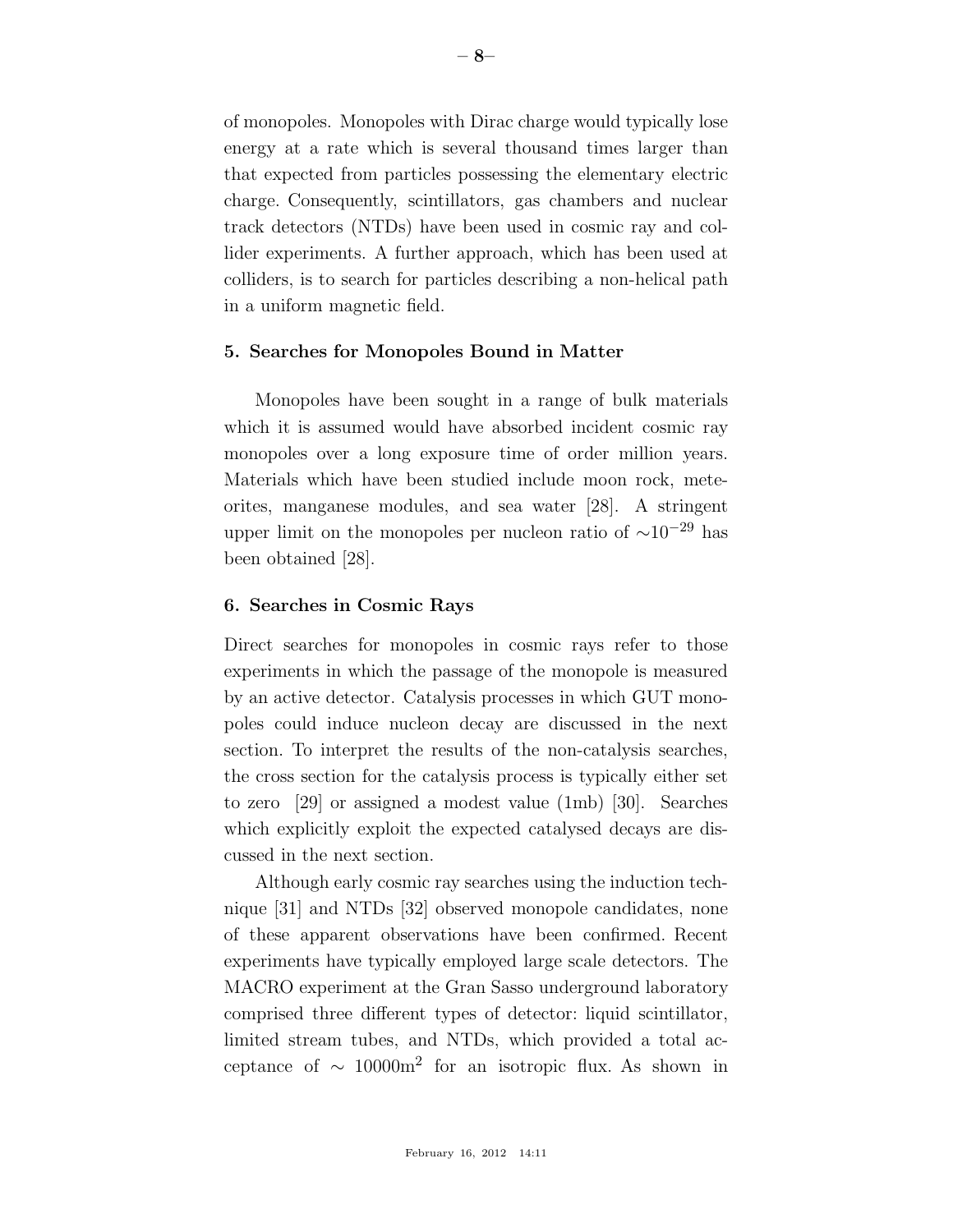Fig. 1, this experiment has so far provided the most extensive  $\beta$ -dependent flux limits for GUT monopoles with Dirac charge [30]. Also shown are limits from an experiment at the OHYA mine in Japan [29], which used a 2000m<sup>2</sup> array of NTDs.

In Fig. 1, upper flux limits are also shown as a function of mass for monopole speed  $\beta > 0.05$ . In addition to MACRO and OYHA flux limits, results from the SLIM [33] high-altitude experiment are shown. The SLIM experiment provided a good sensitivity to intermediate mass monopoles  $(10^5 \lesssim M \lesssim 10^{12}$ GeV). In addition to the results shown in Fig. 1, a limit of  $\sim 9 \times 10^{-16}$  cm<sup>-2</sup>s<sup>-1</sup>sr<sup>-1</sup> was obtained for monopoles with  $\beta =$ 0.76 by The AMANDA-II experiment [34]. This limit extends to  $\sim 4 \times 10^{-17}$  cm<sup>-2</sup>s<sup>-1</sup>sr<sup>-1</sup> for  $\beta \sim 1$ . The most stringent constraints on the flux of ultra-relativistic monopoles have been obtained by the RICE [35] and ANITA-II experiments [36] at the South Pole which were sensitive to monopoles with  $\gamma$ values of  $10^7 \lesssim \gamma \lesssim 10^{12}$  and  $10^9 \lesssim \gamma \lesssim 10^{13}$ , respectively, and which produced flux limits as low as  $10^{-19}$  cm<sup>-2</sup>s<sup>-1</sup>sr<sup>-1</sup>. In addition to the aforementioned flux limits for monopoles with the Dirac charge, the OHYA experiment also presented limits for monopoles with charges up to  $3Q_M^D$ , as did the the SLIM experiment.



Figure 1: Upper flux limits for (a) GUT monopoles as a function of  $\beta$  (b) Monopoles as a function of mass for  $\beta > 0.05$ .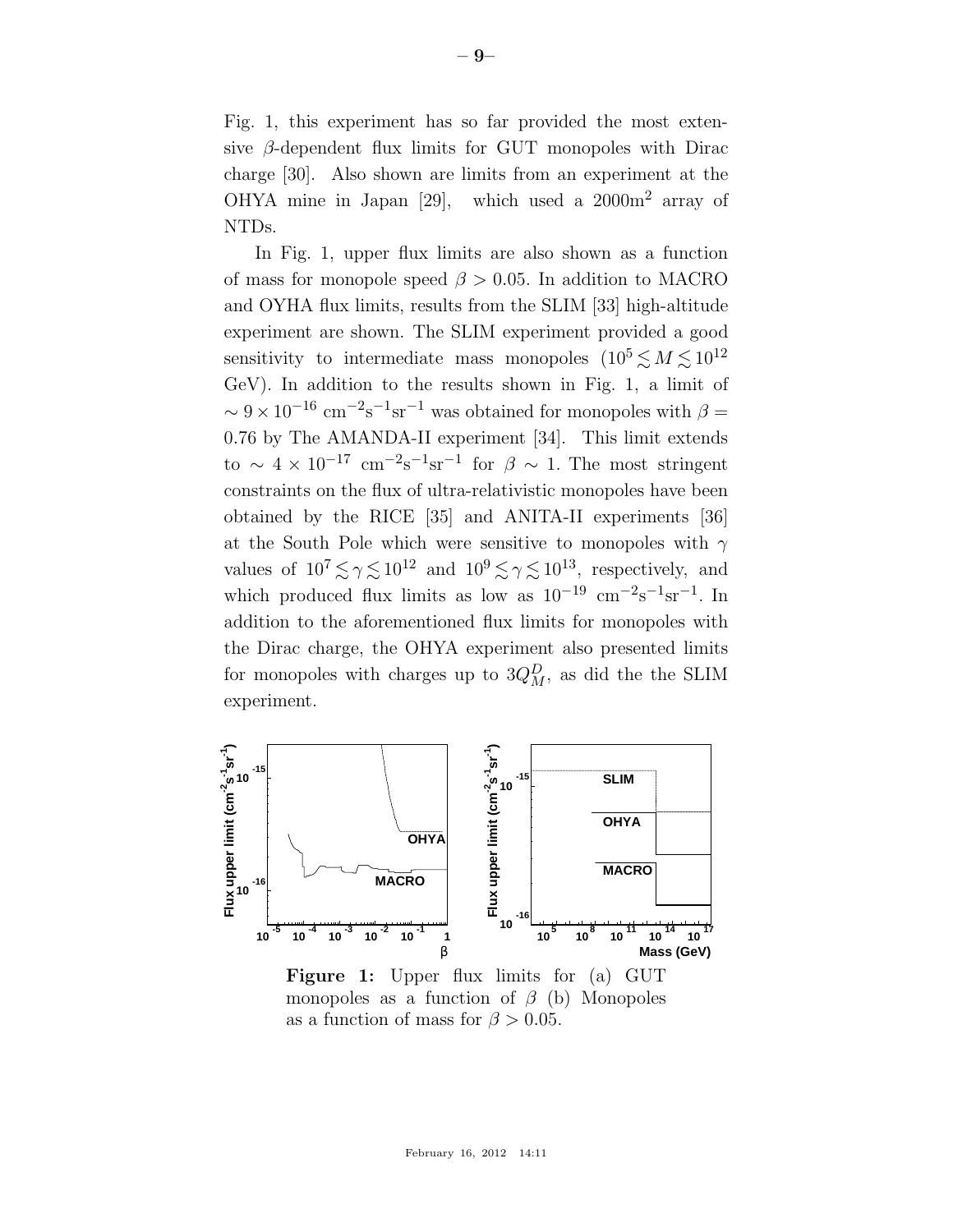### 7. Searches via the Catalysis of Nucleon-Decay

Searches have also been performed for evidence of the catalysed decay of a nucleon, as predicted by the Callan-Rubakov mechanism. Searches have been made at a range of experiments which are sensitive to the induced nucleon decay of a passing monopole. For example, searches have been made with the Soudan [37] and Macro [38] experiments, using tracking detectors. Searches at Kamiokande [39], IMB [40] and the underwater Lake Baikal experiment [41] which exploit the Cerenkov effect have also been made. The resulting  $\beta$ -dependent flux limits from these experiments, which typically vary between  $6 \times 10^{-17} - 9 \times 10^{-14}$  cm<sup>-2</sup>sr<sup>-1</sup>s<sup>-1</sup> [25], are sensitive to the assumed values of the catalysis cross sections.

## 8. Searches at Colliders

Searches have been performed at hadron-hadron, electronpositron and lepton-hadron experiments. Collider searches can be broadly classed as being direct or indirect. In a direct search, evidence of the passage of a monopole through material, such as a charged particle track, is sought. In indirect searches, virtual monopole processes are assumed to influence the production rates of certain final states.

# 9. Direct Searches at Colliders

Collider experiments typically express their results in terms of upper limits on a production cross section and/or monopole mass. To calculate these limits, ansatzes are used to model the kinematics of monopole-antimonopole pair production processes since perturbative field theory cannot be used to calculate the rate and kinematic properties of produced monopoles. Limits therefore suffer from a degree of model-dependence, implying that a comparison between the results of different experiments can be problematic, in particular when this concerns excluded mass regions. A conservative approach with as little modeldependence as possible is thus to present the upper cross-section limits as a function of one half the centre-of-mass energy of the collisions, as shown in Fig. 2 for recent results from high energy colliders.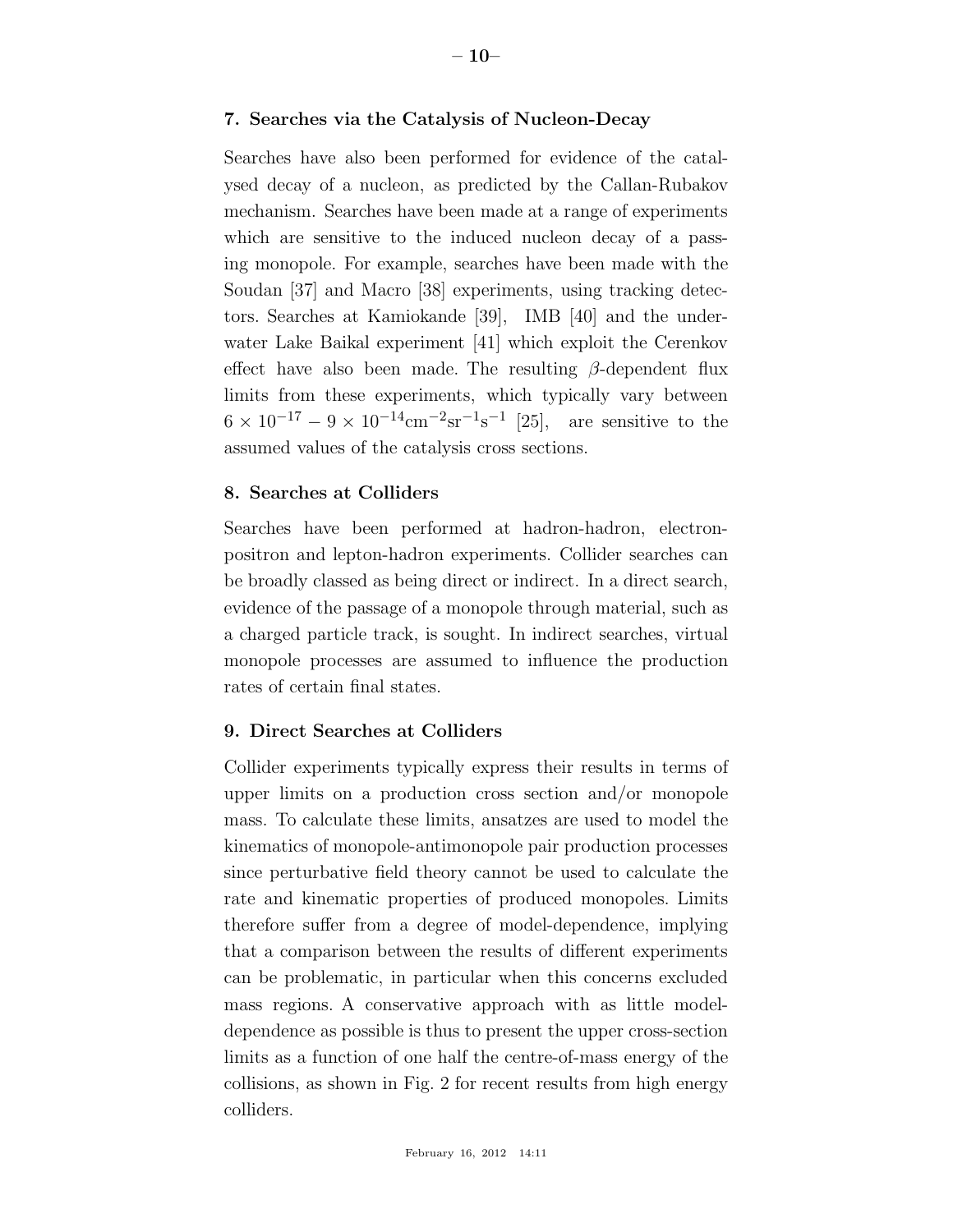

Figure 2: Upper limits on the production cross sections of monopoles from various colliderbased experiments.

Searches for monopoles produced at the highest available energies in hadron-hadron collisions were made at the Tevatron by the CDF [42] and E882 [43] experiments. Complementary approaches were used; the CDF experiment used a dedicated time-of-flight system whereas the E882 experiment employed the induction technique to search for stopped monopoles in discarded detector material which had been part of the CDF and D0 detectors using periods of luminosity. Considered together, the searches provide a sensitivity to monopoles with charges between  $Q_M^D$  and  $6Q_M^D$  and masses up to around 900 GeV. Earlier searches at the Tevatron, such as Ref. 44, used NTDs and were based on comparatively modest amounts of integrated luminosity. Lower energy hadron-hadron experiments have employed a variety of search techniques including plastic track detectors [45] and searches for trapped monopoles [46].

The only LEP-2 search was made by OPAL [47] which quoted cross section limits for the production of monopoles possessing masses up to around 103 GeV. At LEP-1, searches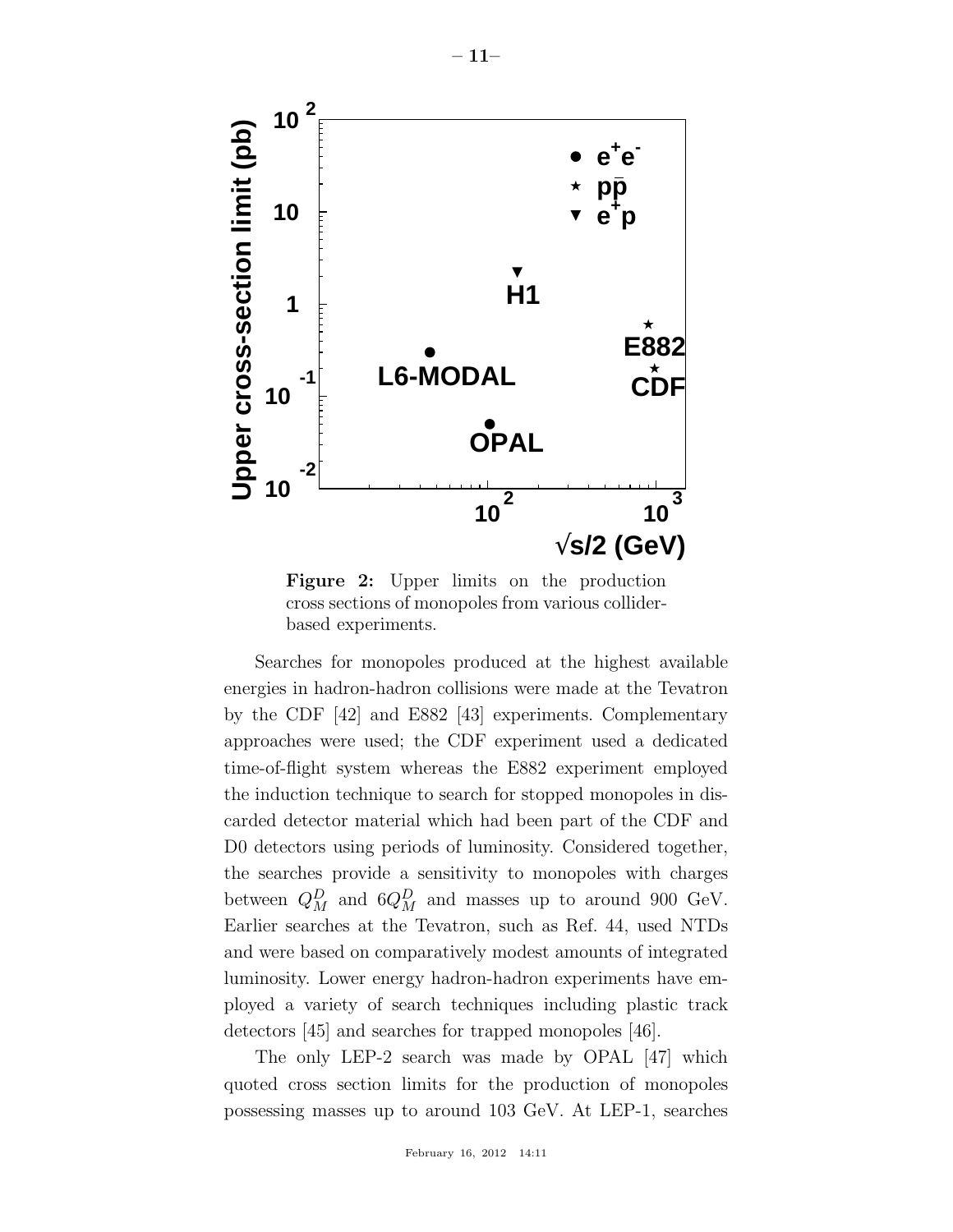were made with NTDs deployed around an interaction region. This allowed a range of charges to be sought for masses up to ∼ 45 GeV. The L6-MODAL experiment [48] gave limits for monopoles with charges in the range  $0.9Q_M^D$  and  $3.6Q_M^D$ , whilst an earlier search by the MODAL experiment was sensitive to monopoles with charges as low as  $0.1Q_M^D$  [49]. The deployment of NTDs around the beam interaction point was also used at earlier  $e^+e^-$  colliders such as KEK [50] and PETRA [51]. Searches at  $e^+e^-$  facilities have also been made for particles following non-helical trajectories [52,53].

There has so far been one search for monopole production in lepton-hadron scattering. Using the induction method, monopoles were sought which could have stopped in the aluminium beampipe which had been used by the H1 experiment at HERA [54]. Cross section limits were set for monopoles with charges in the range  $Q_M^D - 6Q_M^D$  for masses up to around 140 GeV.

# 10. Indirect Searches at Colliders

It has been proposed that virtual monopoles can mediate processes which give rise to multi-photon final-states [55,56]. Photon-based searches were made by the D0 [57] and L3 [58] experiments. The D0 work led to spin-dependent lower mass limits of between 610 and 1580 GeV, while L3 reported a lower mass limit of 510 GeV. However, it should be stressed that uncertainties on the theoretical calculations which were used to derive these limits are difficult to estimate.

### References

- 1. P.A.M.Dirac, Proc. Roy. Soc. Lond. A133, 60 (1931).
- 2. F. Englert and P. Windey, Phys. Rev. D14, 2728 (1976).
- 3. P. Goddard, J. Nuyts, and D. I. Olive, Nucl. Phys. B125, 1 (1977).
- 4. G.'t Hooft, Nucl. Phys. B79, 276 (1974).
- 5. A.M. Polyakov, JETP Lett. 20, 194 (1974) [Pisma Zh. Eksp. Teor. Fiz. 20, 430 (1974)].
- 6. C.P. Dokos and T.N. Tomaras, Phys. Rev. D21, 2940 (1980).
- 7. G. Lazarides and Q. Shafi, Phys. Lett. B94, 149 (1980).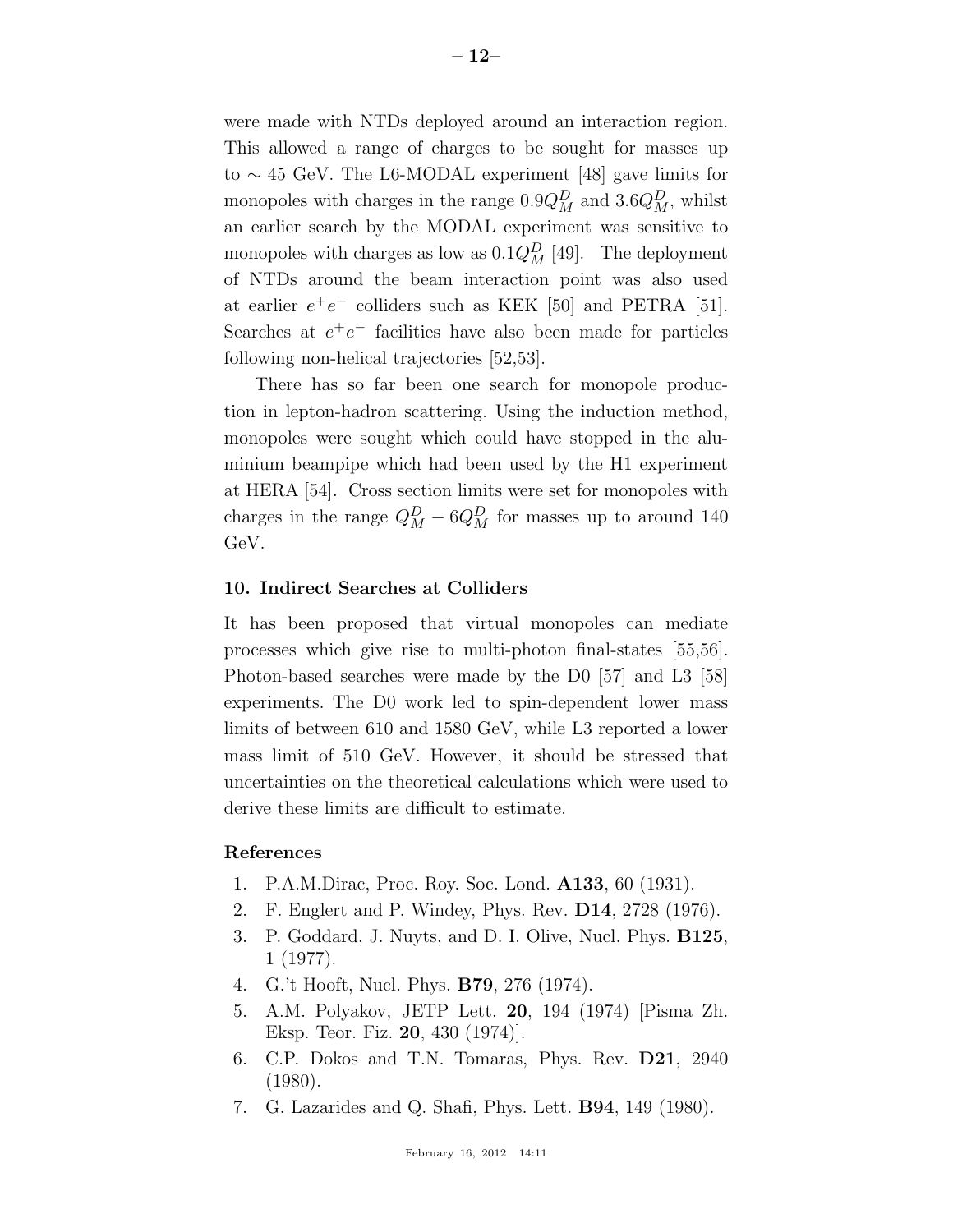- 8. C.G. Callan, Phys. Rev. D26, 2058 (1982).
- 9. V.A. Rubakov, Nucl. Phys. B203, 311 (1982).
- 10. T.W.B. Kibble, J. Phys. A9, 1387 (1976).
- 11. J. Preskill, Phys. Rev. Lett. 43, 1365 (1979).
- 12. E.N. Parker, Astrophys. J. 160, 383 (1970).
- 13. M.S. Turner, E.N. Parker, and T.J. Bogdan, Phys. Rev. D26, 1296 (1982).
- 14. F.C. Adams et al., Phys. Rev. Lett. 70, 2511 (1993).
- 15. Y. Rephaeli and M.S. Turner, Phys. Lett. B121, 115 (1983).
- 16. E.W. Kolb, S.A. Colgate, and J.A. Harvey, Phys. Rev. Lett. 49, 1373 (1982).
- 17. S. Dimopoulos, J. Preskill, and F. Wilczek, Phys. Lett. B119, 320 (1982).
- 18. K. Freese, M.S. Turner, and D.N. Schramm, Phys. Rev. Lett. 51, 1625 (1983).
- 19. E.W. Kolb and M.S. Turner, Astrophys. J. 286, 702 (1984).
- 20. J.A. Harvey, Nucl. Phys. B236, 255 (1984).
- 21. K. Freese and E. Krasteva, Phys. Rev. D59, 063007 (1999).
- 22. J. Arafune, M. Fukugita, and S. Yanagita, Phys. Rev. D32, 2586 (1985).
- 23. L.L. Vant-Hull, Phys. Rev. 173, 1412 (1968).
- 24. S. Graf, A. Schaefer, and W. Greiner, Phys. Lett. B262, 463 (1991).
- 25. Review of Particle Physics 2012 (this Review), listing on Searches for Magnetic Monopoles.
- 26. G. Giacomelli and L. Patrizii, arXiv:hep-ex/0506014.
- 27. M. Fairbairn *et al.*, Phys. Rept. **438**, 1 (2007).
- 28. J.M. Kovalik and J.L. Kirschvink, Phys. Rev. A33, 1183 (1986) ; H. Jeon and M. J. Longo, Phys. Rev. Lett. 75, 1443 (1995) [Erratum-ibid. 76, 159 (1996)].
- 29. S. Orito et al., Phys. Rev. Lett. 66, 1951 (1991).
- 30. M. Ambrosio et al., [MACRO Collab.], Eur. Phys. J. C25, 511 (2002).
- 31. B. Cabrera, Phys. Rev. Lett. 48, 1378 (1982).
- 32. P.B. Price et al., Phys. Rev. Lett. 35, 487 (1975).
- 33. S. Balestra et al., Eur. Phys. J. C55, 57 (2008).
- 34. R. Abbasi et al., Eur. Phys. J. C69, 361-378 (2010).
- 35. D.P. Hogan et al., Phys. Rev. D78, 075031 (2008).